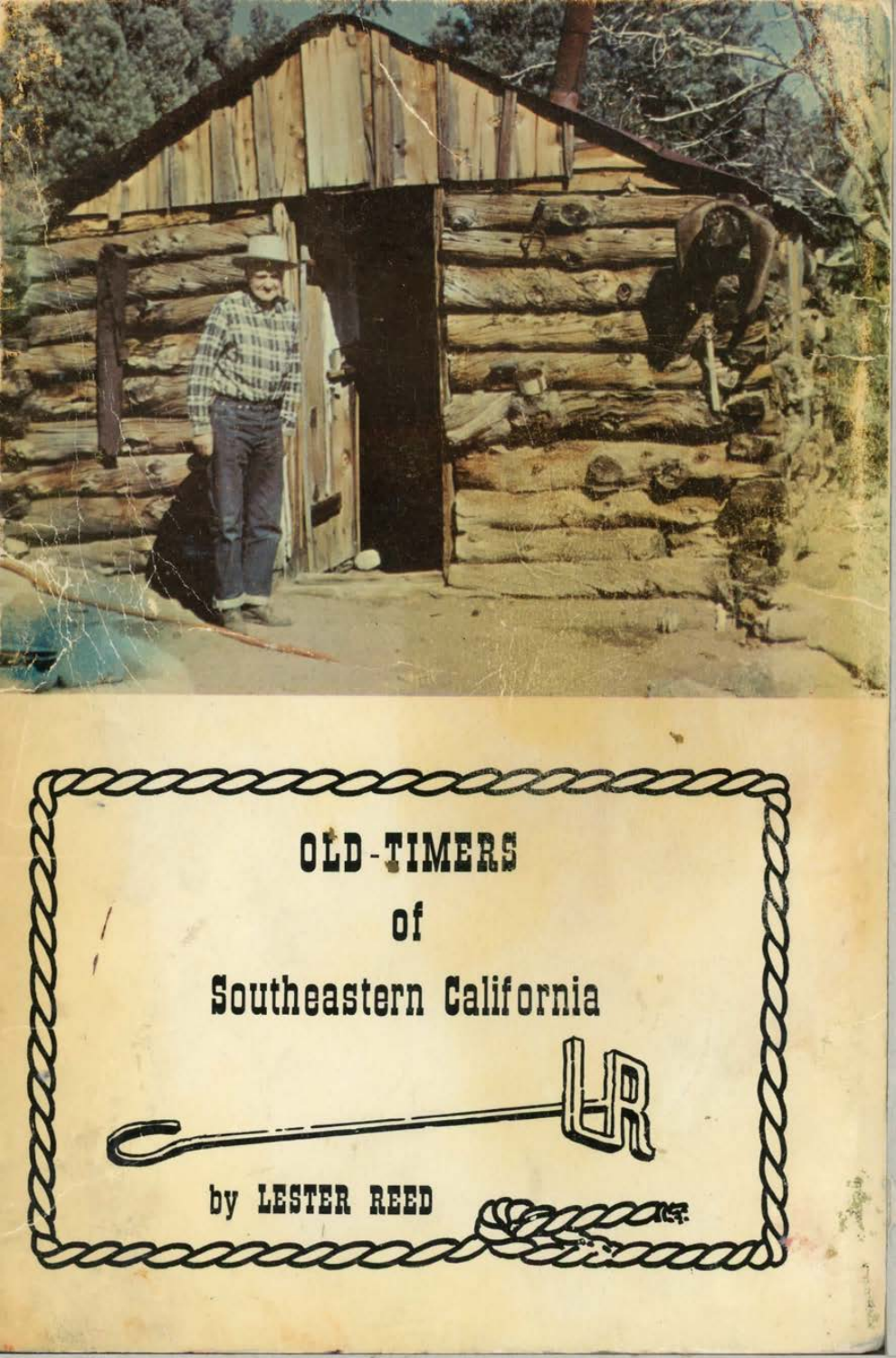## ROY AND JOY HUNTER

I have reason to believe that no man living today had the opportunity to start his experiences with wild horses younger than did Roy Hunter. As a tiny boy of five years, he was determined to go to the horse traps and wait in hiding with his father Bey to trip the canvas gate, causing it to fall behind the horses when they came to get a drink. In previous pages I have described, to the best of my ability, how a heavy canvas was rolled on a piece of pipe the width of the corral gate. The upper end of the canvas was fastened to a cross-piece that was extended across over the gate opening, and the rolled canvas would be fastened to the cross-piece with a string that could be broken by a quick jerk on the line that extended from the trap gate to the place of hiding.

Roy tells of how he and his older brother Mark would go to the Cosos or Hunter Ranch for the summer season after school was out, and assist their father by riding a long way around a band of wild horses. The



plan would be to start them in the direction of where their father would be waiting with the thought that he would have the advantage to rone some certain horse in the band that was of the type he wanted for someone who had ordered a horse, or it might be a type of horse he wanted to break so that it would sell to a better advantage. If they sighted a band of horses they wanted as a band, the father would start just following them, never riding in a gallop or run, but following in a walk or trot.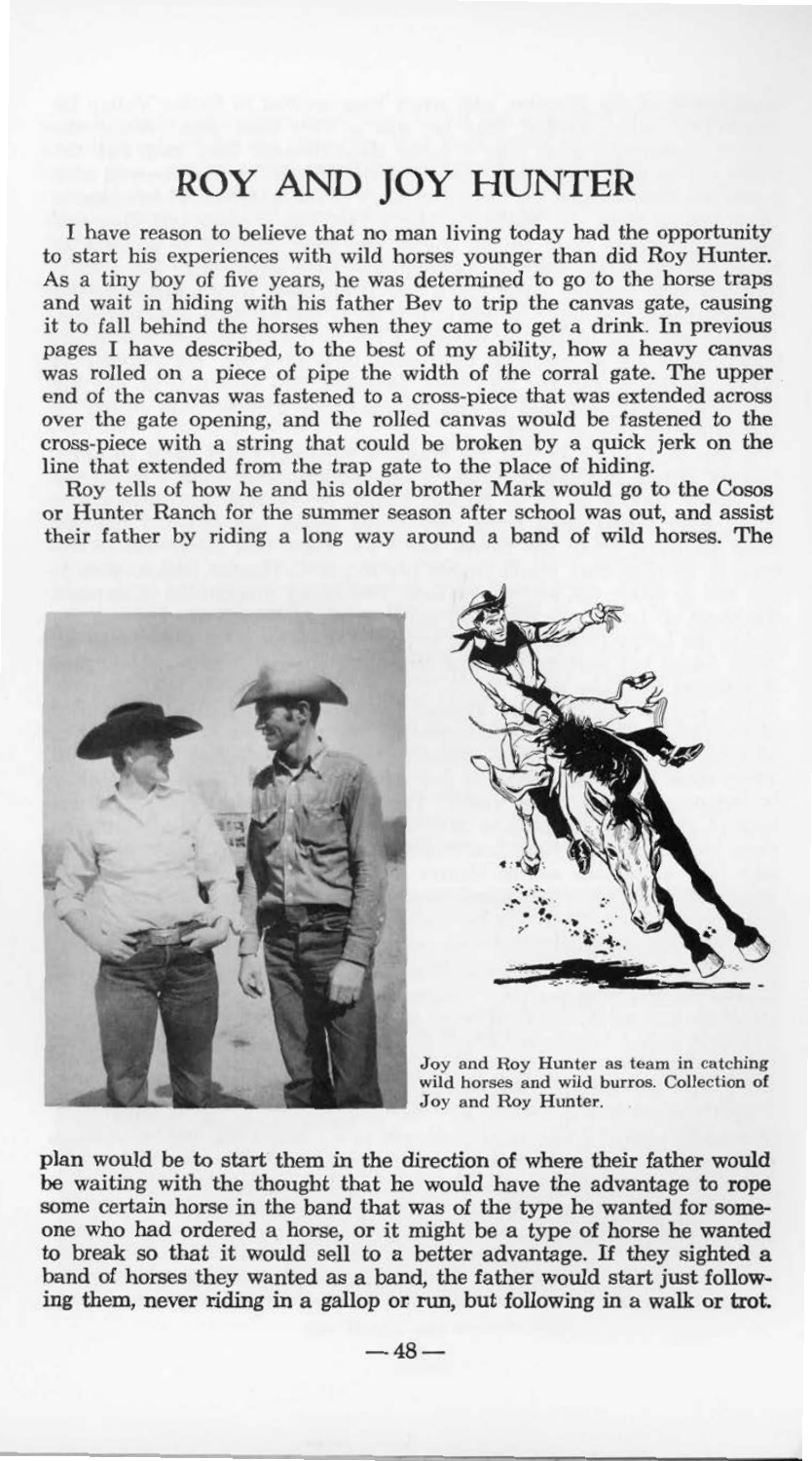**The two young boys, remaining in camp at nights, would go out after a day or two with a fresh horse or mule for the father, and some food for him. The father, of course, at night, would get a rough type of rest for himself and saddle animal, but would be right on the trail of the horses he wanted. Camping on the trail of the horse he wanted was a great advantage, in comparison to what he would have had should he have gone back to camp every night. No doubt it made the difference between failure and success. Usually after about three or four days, Roy and Mark would join their father in following the band, and by that time, with the boys following behind, the father could tum the horses and have them on the way to Owens Valley.** 

**After such bands of wild horses could be driven from the range familiar to them, they appeared to be very much bewildered and were not too difficult to guide in the direction they wanted them to travel, providing the horsemen did not move too fast and get them frightened. Rounding up wild horses served as a part in the everyday life of the Hunter family, and for sure, money received from them found its way into the family support.** 

**At this writing, when Roy is telling of his start in the hunting and catching of wild horses, he emphasizes the long weary miles and hours for little boys to travel with saddle horses and pack animals from near Independence in Owens Valley to any camping place in the Cosos, or to Hunter Ranch between Saline and Panamint Valleys. Usually they made such trips in what they call a day, and I have worked with cattle enough in the area that I know the eight hour day would not have had them very well started on their mission.** 

**Today, Roy Hunter and his wife Joy can load their saddle horses onto a truck and be into wild horse country within a matter of minutes in comparison to the long weary hours the same journey was made in the past on horseback and leading pack animals. Later on in these pages, I will have something concerning their experiences in catching wild horses** 



**Cattle camp at Lee Flats on Bev and Roy Hunter cattle range. Photo, collection of Roy and Joy Hunter.** 

**-49-**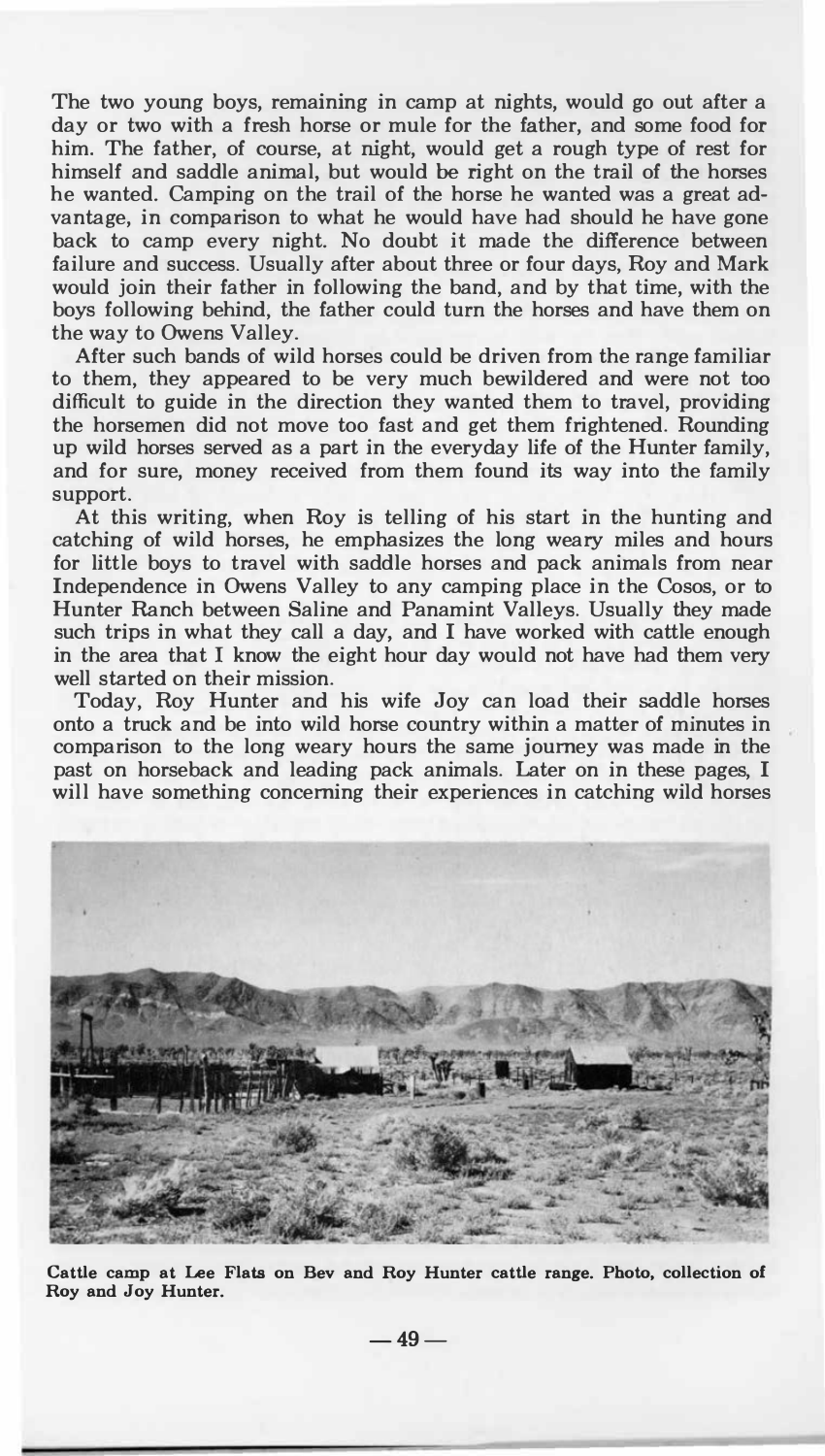and wild burros in the Hunter Ranch area. These wild horses are descendants of good horses owned by the Hunter family down through three generations. The wild burros (or jackasses) are descendants of about 40 head of good jacks placed on the Hunter Ranch range by the Hunters quite some years ago, most of them dark in color, and a much better animal than the many burros of the Cosos that are so mixed in color, the latter no doubt being descendants of burros that escaped from the old-time prospectors, or perhaps were abandoned by them for various reasons.

A number of years back the wild idea developed somewhere within our human ranks that the wild-burro could be classed as a game animal, and too many of us flocked into desert areas, who apparently could think only in terms of killing, and giving very little thought, if any, to the welfare of the so-called "game animal," or to the fact  $-$  even though they were wild  $-$  they could be the property of some individual. This resulted in too many wounded burros being seen by persons who cared (including those of us to whom true hunting is much more than a lusty desire **to** kill). Naturally, there were many people who objected **to** this type of "sportsmanship," and it appears that their objections - somewhere came **to** the attention of persons who took a broadminded view of the over-all picture, and at least helped some in bringing about a better situation.

Another very harmful situation lies within the shooting of wild horses and wild burros by the poisoners, and then the meat impregnated with Sodium Fluroacetate (Compound 1080) with its secondary poisoning hazards. It is also described by the National Research Council as being a poison for which there is no known antidote. I have photos taken in Mono County, California, showing how the meat of wild-horses and wild burros is used as poison stations. These photos show how pieces of meat are torn from the main lethal bait station, giving the idea of how they can be carried and dropped over a wide area. In addition to this, regurgitated materials are deposited over wide areas by poisoned animals and birds. There is very little chance for doubt that some of our near extinct condors have been lost to such poisoning procedures.

Some may wonder why I bring this up while writing about the Hunter family, but wild horses and wild burros have been a source of income to the Hunter family through a period of many years. Having been a poisoner, I know that both wild or semi-wild stock belonging to individuals are in jeopardy when poisoners are looking for bait material, or when the so-called "sportsmen" are hunting wild burros as "game **ani**mals." I happen to know that neither Bev nor Roy Hunter approve of the shooting of wild horses or wild burros. On the Hunter Ranch range, many of the wild burros are dark in color, still showing they are descendents of the 40 jacks Bev brought from Missouri to improve the breeding of the burros and mules on their range. Around over Southern California, many of the Hunter burros have been sold where people need or want them to ride. These animals serve well as a part of winter-time income to feed a family. How happy I am that as a poisoner I never have shot any burros through which to expose all the birds and animals of our wildlife heritage to poisons in the name of predator control. I am again happy that I never killed or wounded a burro when calling myself a "sportsman."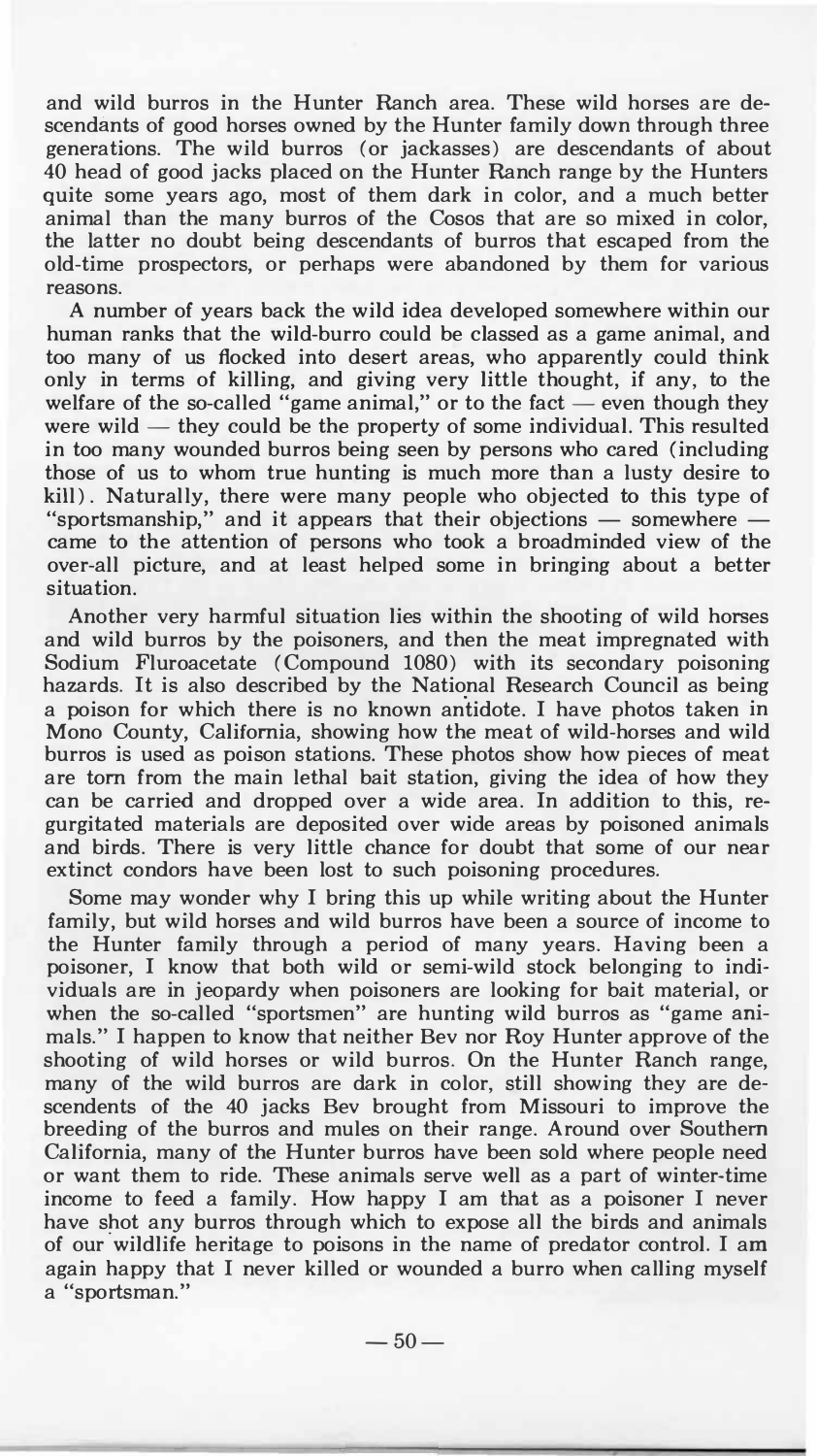**I once traveled through wild burro country that was over populated with them, and it was the only time in my experience that I saw burros in poor condition. The situation convinced me that some kind of control must be necessary. Never would I agree to classifying them as a "gameanimal" and again have wounded burros running around for the public to see. All methods of marketing burros might not be exactly to our liking, but most certainly, in my opinion, to shoot and wound many of them as "game-animals," or to use them as bait stations impregnated with the dastardly sodium fluroacetate (Compound 1080) or any other type of poison, is not within the interest of the general public, nor within the ideals of sane and sound conservation.** 

**Now back to Roy Hunter at the time he was a small boy helping his father in the Coso Range. One day when they were in the Coso Range, and in the vicinity of the Chappo Water, they saw a sorrel stallion traveling as if on his way to water. Bev and young Roy separated with the idea that after the horse had satisfied his thirst, he would go by where they would be waiting with an advantage; first going by where Roy could take a try at him, and if unsuccessful, the horse would then be chased by where Bev would be in hiding. Evidently the horse smelled them, and bewildered as to where they might be, he came at full speed directly to where Roy was. The horse was so near to Roy before seeing**  him **that he evidently became bewildered and in his effort to get by he bumped into the horse Roy was riding. Roy had a loop made in his rope, and suddenly he realized the loop was tightening around the wild stallion's neck. Roy was far enough advanced in learning to rope that he got his dallies on the saddle horn in time to stop the victim to his loop.** 

**Roy remembers the situation as being very much on the wild side, for quite some time, due to the jerk the running animal gave the horse he was riding, then followed up with many desperate efforts to escape. The young boy was truly thrilled at catching his first mustang, and all the time the horse was trying to get away, Roy was yelling at the top of his voice hoping to make his father hear. Roy states that by the time his father came to him, his imagination was very busy building up on just how he caught his first wild horse. To start with, it was just unbelievable that a rope the length of the one he was carrying could reach out to such a distance and the 1oop settle so neatly around the horse's neck after passing over the head with such accuracy. What matters most is: a young boy was very happy because of catching his first wild horse, and better still, his father was very happy for him.** 

**They took the stallion home, castrated and branded him, and the boy started in with the idea of breaking** him **to ride. The horse kept bucking Roy off, so he was sold, and later was seen in Cuff Burrell's bucking string used in the bareback riding events. Roy states that the Coso horses as a rule did not turn out to be what they would choose for their own work. He says he remembers one horse they did keep for a time and then he was owned by Curley Fletcher, and then was owned by the Pickwick Stables in Burbank. This horse was caught down at the Lamott Water to the south of Mark Lacey's Junction Ranch, and for some reason was of better quality than most of the Coso horses. The Hunters did use for a time two other Coso horses, one they called Sullivan, and the other was Barney. They too were of better quality and stamina, and made**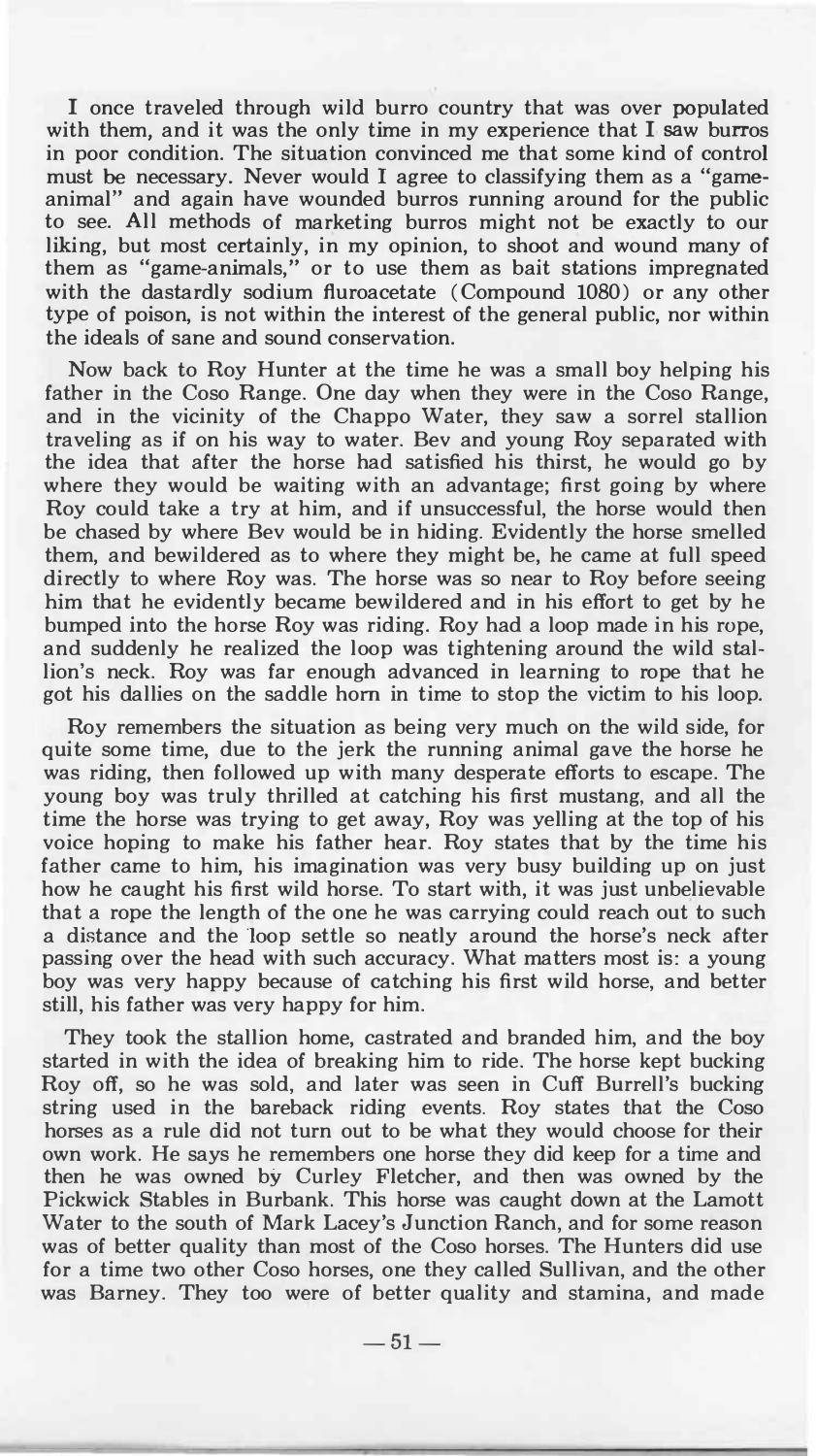

**Roy Hunter at home in wild horse country. Photo, collection of Roy and Joy Hunter.** 

good serviceable horses. Perhaps these two horses were descendants of some good stallion that had been turned loose on the range.

Horse traps used by the Hunters in the Coso Range were built usually around the watering places, but in the Hunter Ranch area Roy mentions the traps being blind traps that would be built on some wild horse travel way. By watching the routes the wild horses would take in making a get-away from horsemen, corrals were built in some spot where the horses would be inside before realizing they were in an enclosure, and then the boy or father who would be in hiding would be in the gateway by the time the horses turned back to make an escape.

We read of pioneer women and their way in life, but perhaps there are not too many still living today who have had the experiences of Roy Hunters mother (Ruth Hunter). Roy tells of her going into wild horse country to help at a camp when the father (Bev) had several Indians hired in the building of wildhorse traps. No doubt her work was rather difficult, but might have been more so, for not too long ago Ruth and Bev Hunter celebrated their 50th wedding anniversary.

When Roy was a very small boy, and waiting at a trap with his father, he sighted a black stallion that he thought he would surely like to have, and thinking of him as seen by moonlight as a sizeable horse, the boy was surely surprised when he finally ventured into the trap and was a pony of about five hundred pounds. Even though the stallion was very small, he was still very black in color and looked good to the young boy.

What Roy mentions as the running corral like they built in the Hunter Ranch area, did not prove to work with any degree of success in the Cosos. There they depended on the traps at water holes, or to follow a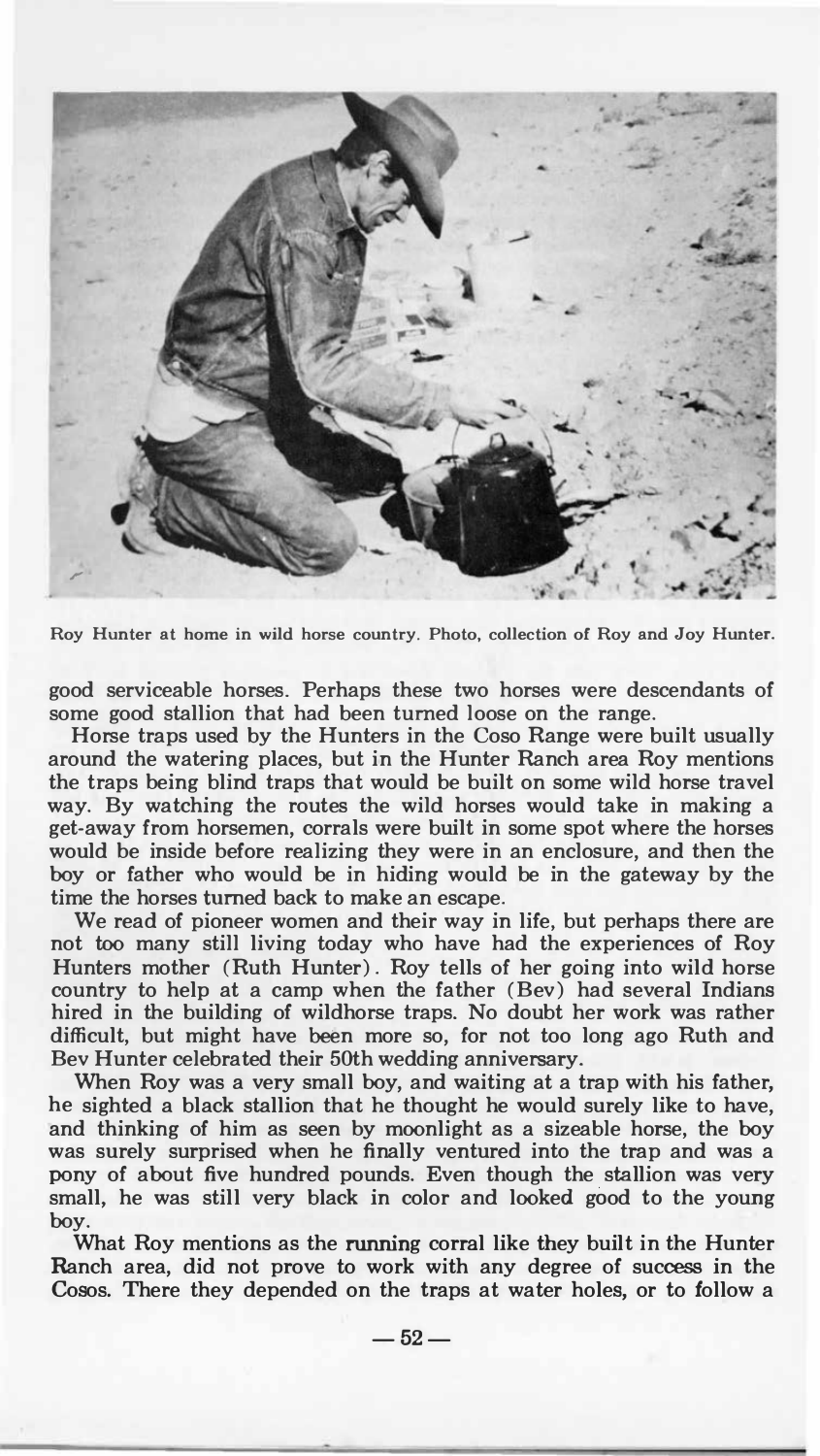band for a few days as I have mentioned before in these pages. Bev would not take out after a horse when sighted, but to wait where the boy could run a band by where he was in hiding was at times his way of catching some certain horse he had picked. Roy states that he saw his father miss but one throw at a horse when taking this advantage. One time when Bev and I were roping calves together at a branding, he said he had always felt more sure when roping horses than he did when roping cattle. However, I would be more pleased to know that I could be as good as he was at the cattle.

In Bev's day of gathering wild horses and driving them to Owens Valley, the saddle horses did not have the chance at hay and grain that they do today. Often they had to be hobbled out to graze on what they could find, and a saddle horse was very lucky when ridden by a cowboy who would give him every advantage. Today, most horses get both hay and grain; they are hauled in either truck or trailer into wild horse country, and the drives from the range to the ranch are no longer a part of the picture, for the captured horses are loaded into trucks and hauled to the ranch.

Hunting wild horses and wild burros is to Roy and Joy Hunter what the hunting of game and fishing are to many people. The major difference is that they do not choose to hunt to kill as was the case with me during the nine years and eleven months that I worked as a hunter and trapper for the California Department of Fish and Game. Roy grew up in the same area as do the wild horses and the wild burros, and for his wife and him to hunt, out-maneuver them in a way to rope them, is a major recreation in addition to being a part of their way of making a living.

Roy tells of one day when he and his wife sighted a small band of horses in which was a colt that he especially wanted. At times like this is when his wife Joy plays the part for Roy that he did for many years as a boy for his father. On this day Roy was riding a mule, and his wife a grey mare of hers that had plenty of speed. They exchanged mounts, and having the advantage of a very strong wind that was blowing from the band of horses toward them, they managed to get up within about twenty-five yards. A young brown stallion was nearest to them, and when Roy made his charge to rope the colt he wanted, the young stallion was so surprised and startled that he suddenly raised his head with mouth open, the tips of his ears coming almost together, and started to run backward when his hind feet caught on a bush and caused him to fall over backward. Evidently the fall stunned the stallion to some extent, for when Roy caught the colt he wanted, he looked back and the stallion had just struggled to his feet and took off in an awkward gallop reminding Roy of an old renegade steer that is just about run down. Roy states that the surprise the young stallion registered is indescribable.

 $Roy -$  with the help of his wife  $Joy -$  has caught many wild burros, and she knows the thrill of catching them herself. Through their experiences, and through teachings from Roy's father they know the importance of planning for an advantage, and that successful hunting of either horses or burros does not come through just taking out after them as soon as sighted as the inexperienced is most likely to do. However. because of being inexperienced, I did manage to catch two one day in the desert area to the south of Palm Springs, California. I was mounted on a mare sired by a thoroughbred stallion known as Judge David, and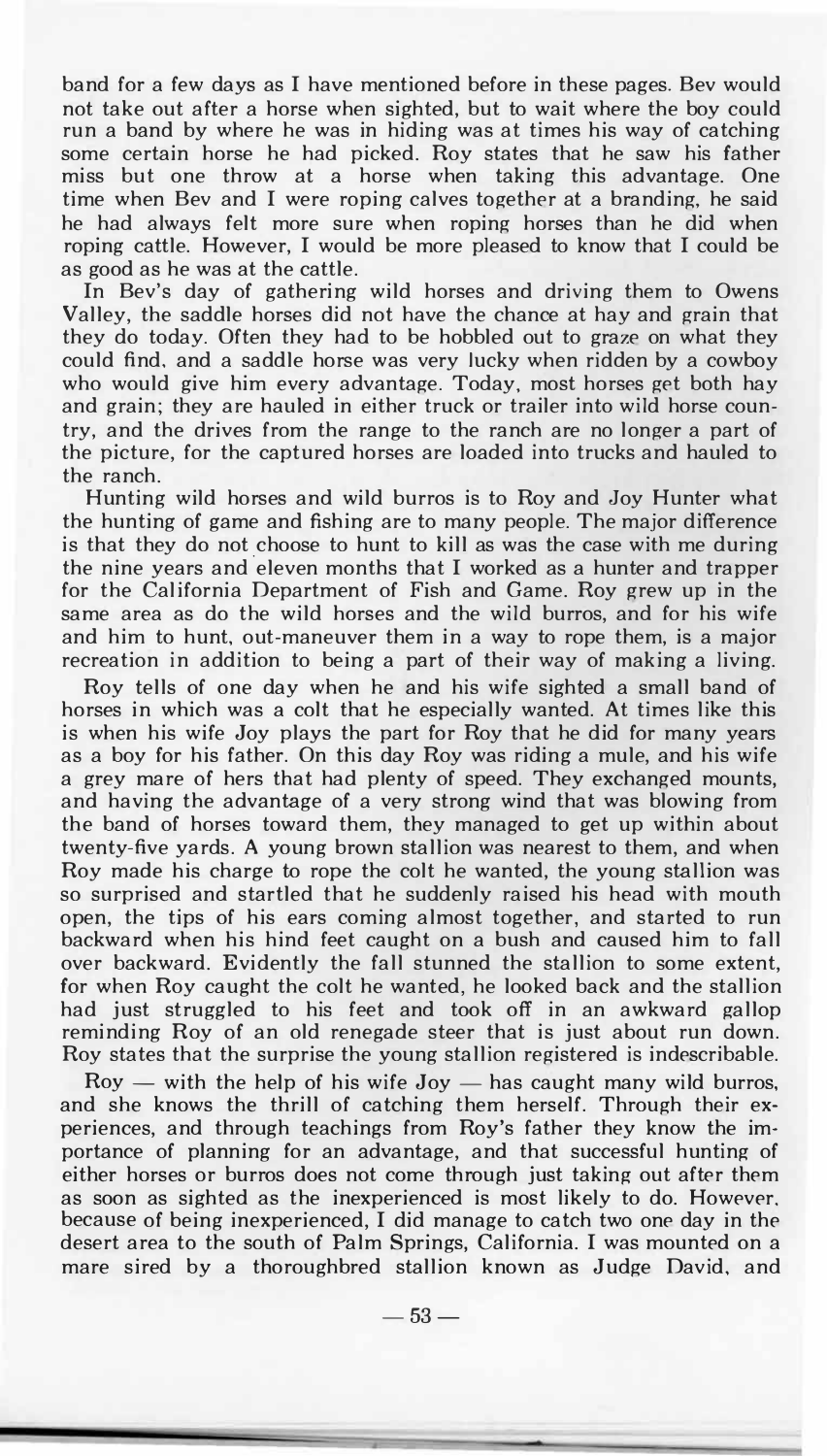for anyone who would give her a break, she appeared to have almost unlimited wind for running a long distance, and had a lot of speed. Before the end of my short experience with wild horses in the Palm Springs area, I learned that the two mares I caught in one day were by no means the better grade of horses. One day I started two mares and a good-looking sorrel stallion that I thought I would like to catch. I could outrun the two mares easily enough, but when the stallion saw how I was gaining he looked back over his shoulder and outran me as easily as I had outrun the mares so I quit the chase with no horse in the loop I had prepared.

There have been times when Joy and Roy Hunter were working together, that they roped as many as seven or eight a week of the **wild** burros. These figures represent about what can be done under average conditions. When telling of the best catches he has ever made, Roy tells of himself and another man catching 23 of the burros in one day. During times of better luck, Roy and Joy have caught as many as 8 to 10 in a day. At the present time Roy and Joy own an old thoroughbred stallion that they use in catching burros and wild horses. This old horse has plenty of speed which makes a good combination when added to maneuvering for an advantage. Roy says that when running down hill in rough country, he believes the wild burro is faster than the wild horse. Sometimes when gathering burros, Roy says, it works out as good stategy to let a burro think he is getting away, and in the meantime be playing **him** for an advantage, but warns that you want to be sure you never get to thinking you are smarter than the burro.

When talking about burros being found in sizable bands, Roy tells of himself and his father finding about fifty head of them in Grapevine Canyon below the Hunter Tin Barn and just starting out to follow and letting them choose the route of travel. They traveled in a northerly direction by way of what is known as the Racetrack, then to Tin Mountain, from there to Hunter Mountain, then beginning to gently guide them they were started on the way to Olancha by way of Lee Flat. **A** day and night had passed during this mission, and about 10:00 A.M. of the second day they arrived in Olancha. In early days when Bev Hunter would be planning a drive of **wild** burros, he would catch ten or twelve, put side hobbles on them and drive them around until broke to the idea of being driven, then starting on the way to Owens Valley. He has collected, along the way as many as 150. Bev and Roy both tell me that if one burro breaks away from a band to make a get-away you had just as well let it go for it cannot be headed back.

One time when my brother "Gib" and I were in the Hunter Ranch area we marveled at the burros being larger than most we had seen and also remarked about their being of darker color. Since then when we learned from Bev and Roy of the 40 head of jacks from the Missouri Tagus Ranch they at one time placed on the range, the size and color were then understandable. From the wild burros the Hunters have gathered, about 75 have been sold to Disneyland and Santa's Village in the San Bernardino Mountains bought a number of them. Can you imagine yourself being a so-called "sportsman," going out onto a range to shoot, kill, or wound burros after good jacks had been shipped all the way from Missouri to improve the animals making them more salable as part of a rancher family's way of making a living? Roy Hunter tells of one time rounding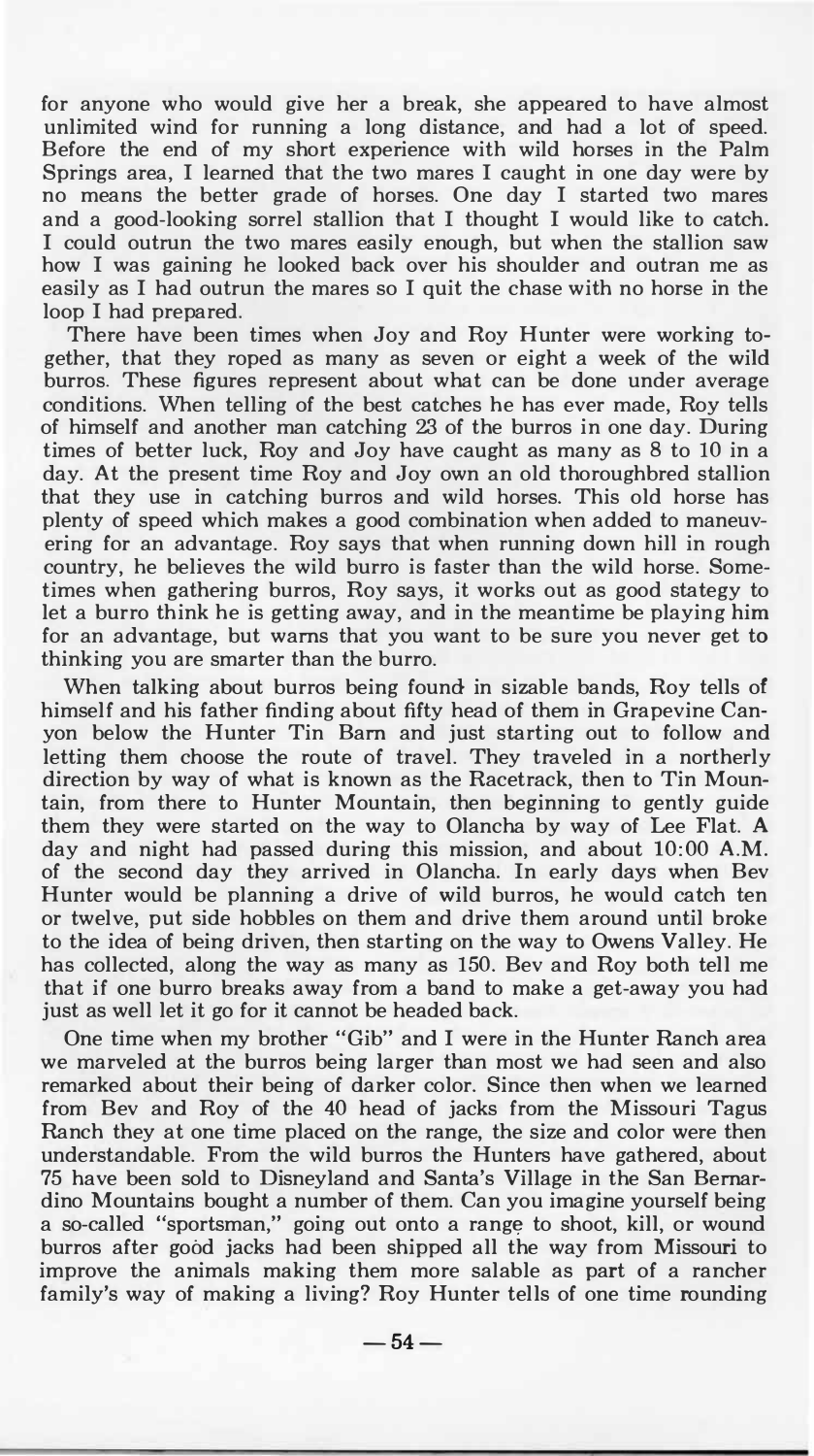up one bunch of wild burros in which there were **57** head and all were jack but one.

From telling of how wild burros can be handled successfully or of how easy it is to be unsuccessful in catching or driving them on horseback, Roy Hunter switches to telling about working with an old-time wild horse man who used an airplane in the rounding up of wild burros and wild horses. Roy tells that it was not at all difficult to see that the man's experience as a cowboy was of real help to **him** when in the air. The man in the plane would maneuver around the burros in a way that would drive them out into the open where Roy and another man would be waiting in a jeep with several lasso ropes tied to heavy truck tires that were in the back of the jeep. One day the man who was working in the jeep with Roy caught a burro with a rope tied to the tire in which he was standing by mistake, and, of course, when the rope tightened on the burro's neck, the cowboy was jerked from the jeep. Fortunately he landed with head and shoulders on the tire breaking the fall, so was not injured. They caught a sizable number of burros by this method. One time when Roy roped a burro from a jeep, he suddenly handed the rope to the man driving, saying, "Here, take this." Not having time to think, the driver grabbed the rope and was jerked out of the jeep, landing on the ground yelling for help. With Roy's help they managed to keep the burro from getting away. Burros caught from the jeep, when tied to the heavy tires, were hindered so that the men could go get their horses to tie the burros down so they could not get away and when all of them were caught, they would be driven to a corral.



Joy Hunter as ready to gather wild horses, wild burros, or as hand with cattle. Col**lection of Roy and Joy Hunter.** 

**-55-**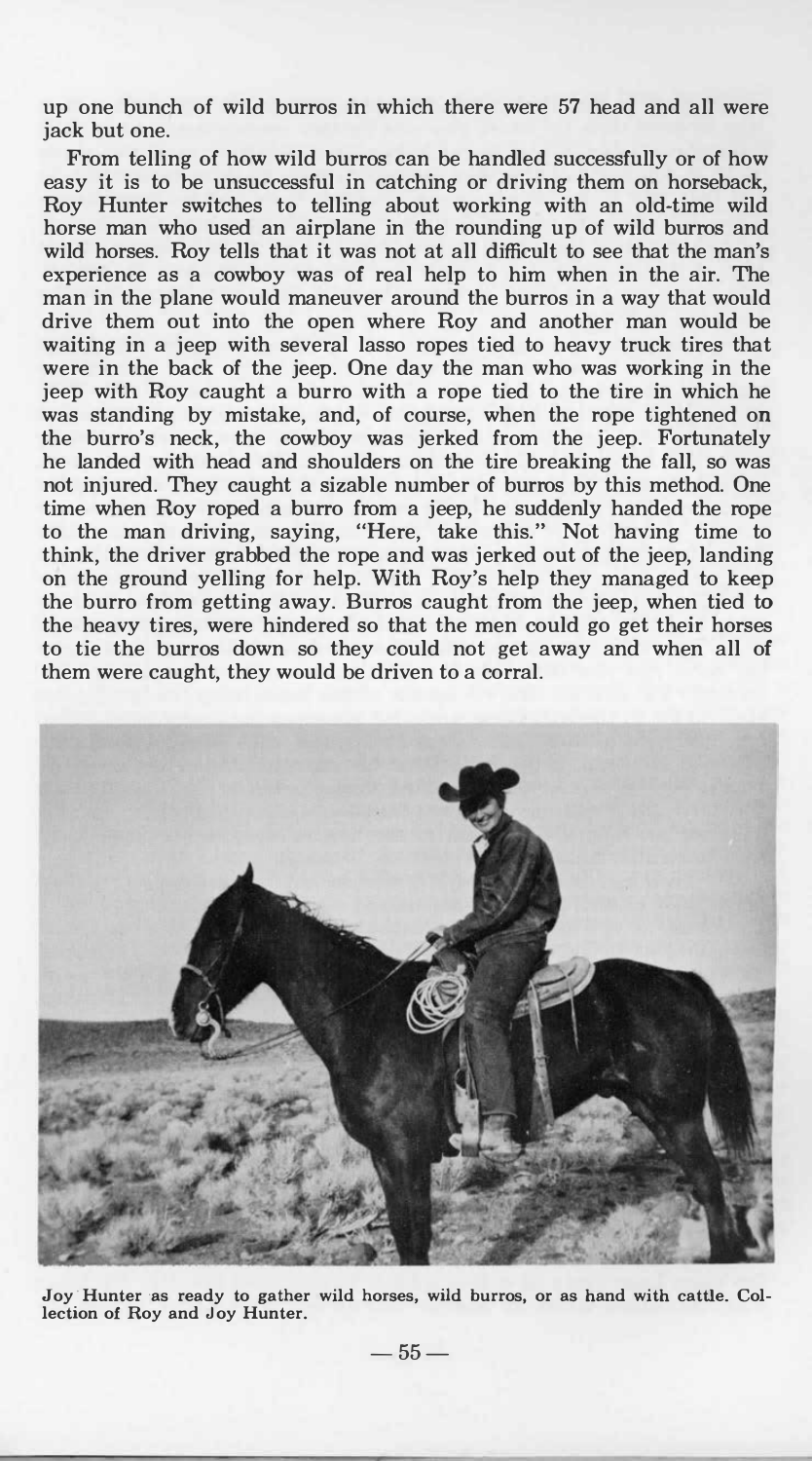The man in the airplane would maneuver around wild horses in a way to drive them by where Roy and another cowboy would have good ground over which to run to catch them, and they have caught as many as 25 in one day, but Roy does not want anyone to think he is trying to tell that this is the usual success. Hobbles were put on these horses above the ankles to prevent the horse from getting a hind foot through between the front legs above the hobbles. A horse can kill himself in this kind of mishap, so that is why the hobbles are placed above the ankles. The horses are then taken to where the truck is, or to a place where the truck can be driven to them.

One time when Roy and Joy were at Spanish Spring, he roped nine head of horses in one day with much less running than what it sometimes takes to get just one. Roy tells of a time when leaving the Tin Barn with some wild horses in the truck, and not having a full load, he decided to catch another one from a bunch he saw coming in to get water. Taking a shortcut to where he knew the horses would be crossing an old road, he waited until they were where he thought he had a good advantage to catch one. He picked out a husky mare he wanted, and catching her in the old road where it was rather steep he did not try to stop her right there, but thought to keep running along behind her until reaching a sandy spot at the bottom. He had not yet taken his dallies, but when the mare suddenly turned off the road, and he did take his dallies, the next thing he knew, his horse had been jerked off his feet and was on one of Roys legs, unable to get up. Roy then worked his leg out from under the horse and was then able to help the horse into a position so that he could get onto his feet. He speaks of this horse being the best he has ever ridden in the wild horse work, but somehow the husky mare jerked him just right to throw him. I was at Olancha when Roy got there with this load of horses, and noticing that he did not move around as usual, I went over to the corrals and asked what was wrong. He then told me his story and I was afraid he was hurt worse than he thought, but the following morning when I went to see how he was, he had gone again after more wild-horses.

When talking about how much farther he has had to run to catch one horse than he did to catch the nine at Spanish Spring, he tells of a time when he was leaving the log cabin on Hunter Mountain, and seeing two mares he thought he would try catching one to add to the part load he had in the truck. The saddle horse he had along was an old sorrel that he speaks of as being plenty tough, but mean to buck if things went a little wrong. He took after one of the mares and caught her right soon, but his saddle was loose and when it was pulled onto the old horses' neck the horse thought it a good time to unload a cowboy, and got out from under both cowboy and the saddle. Fortunately the horse did not run off as usual, so Roy was able to get the outfit together and take out on the trail of the mare dragging a rope.

Roy was carrying two ropes during this experience, and when getting in sight of the mare he made a loop in the spare rope, but being in a brushy area he managed to pick up the rope the mare was dragging. When getting back near to the log cabin where he started from, the mare suddenly hit the end of the rope real hard and the hondo broke, turning the mare loose again as a free animal. Taking after her with the other rope, this chase lasted for another four or five miles before getting her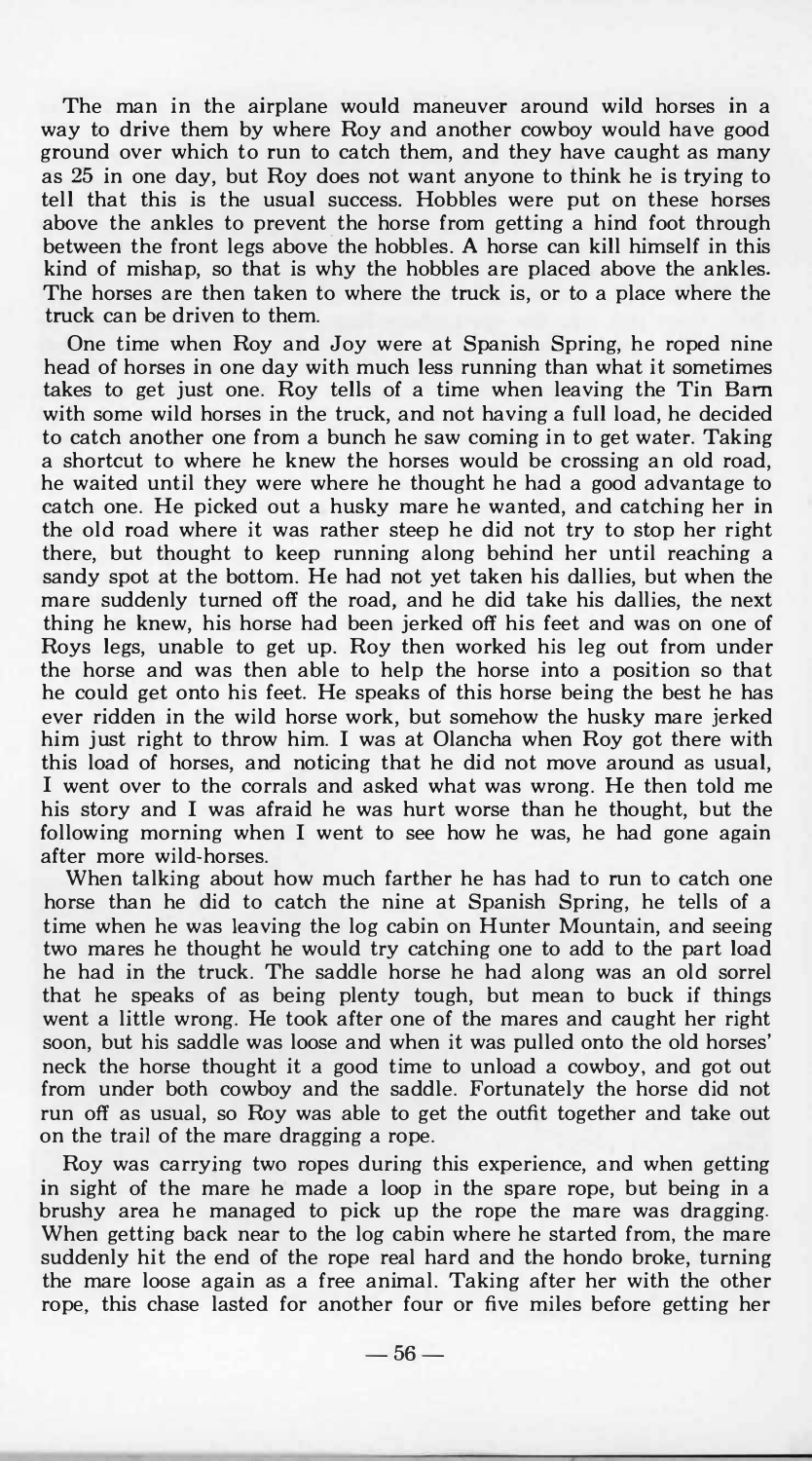again. This time when getting back near where he started from, he had his dallies on the horn and was sitting with the end of the rope under his leg. The mare sulked so, Roy started to get closer to her by taking dallies again over the ones already on the horn. The mare suddenly bolted again, and this time he almost lost a hand. The mare was gone again dragging a rope, and for the third time Roy was in pursuit with a very painful hand. After a chase of four or five miles, the mare was again overtaken in a brush area where the rope was dragging over the tops of the brush, making it easy for the rope to be picked up. About nine o'clock that night the mare was turned into the corral at the Hunter Ranch log cabin, summing up to about 13 hours of hard chase, as Roy states: "After one old potbellied mare." Quite different from catching nine head with much less running and hard work.

To me it is truly great to listen to men like Roy Hunter and his father Bev tell of their experiences, or perhaps I had better say telling of what they have learned from the wild horse and the wild burro while giving them credit for being plenty smart. Roy has told of starting out to follow a band of horses when he thought there was little or no chance of having any luck to catch one, but after following leisurely along for a time the stallion might drop back behind and through some mistake give him the advantage he needed. This also sometimes happens when the stallion works ahead of his band. Perhaps this kind of maneuvering comes by way of the stallions having such fierce battles among themselves.

Down through the years there have been times when men would come to Roy's ranch wanting to get photos of wild horses, and others perhaps would have a pretty fast saddle animal that they would like to try in a chase in effort to rope one. He tells of one time, when having three men out, when one wanted to get photos and another wanted to try out his horse in pursuit. They sighted a small band off at a distance, and when getting as close as Roy thought posible, he told the men to get off their horses and stand quietly beside them. This was difficult for the men to understand, but they did as Roy asked them, and it was not long until the stallion of the band began to get curious and started circling with the band following him. This brought the horses well within range for good pictures. The men were then told to get on their horses if they wanted to give them a try with the ropes. I do not know what luck they had with the ropes. However, they learned that to be successful in getting photographs or in roping, the big idea is not to take off in pursuit as soon as a band of wild horses is in sight.

There are still plenty of wild horses in the Coso Range. Down through the dry years, and no doubt through inbreeding, the Coso horses are not as good as they were back in the years when a good stallion was turned among them by Summers and Butler. It is difficult to tell how many there may be, and perhaps the nearest any person could come to knowing would be by the use of a helicopter. My brother "Gib" and I, a number of years ago, counted 180 in a comparatively small area, and knowing that we could not further count without the possibility of counting the same horses again after running from us, we did not attempt to go on with the idea. I hope the day will never come when there are no more wild horses in the Cosos or in the vicinity of the Hunter Ranch.